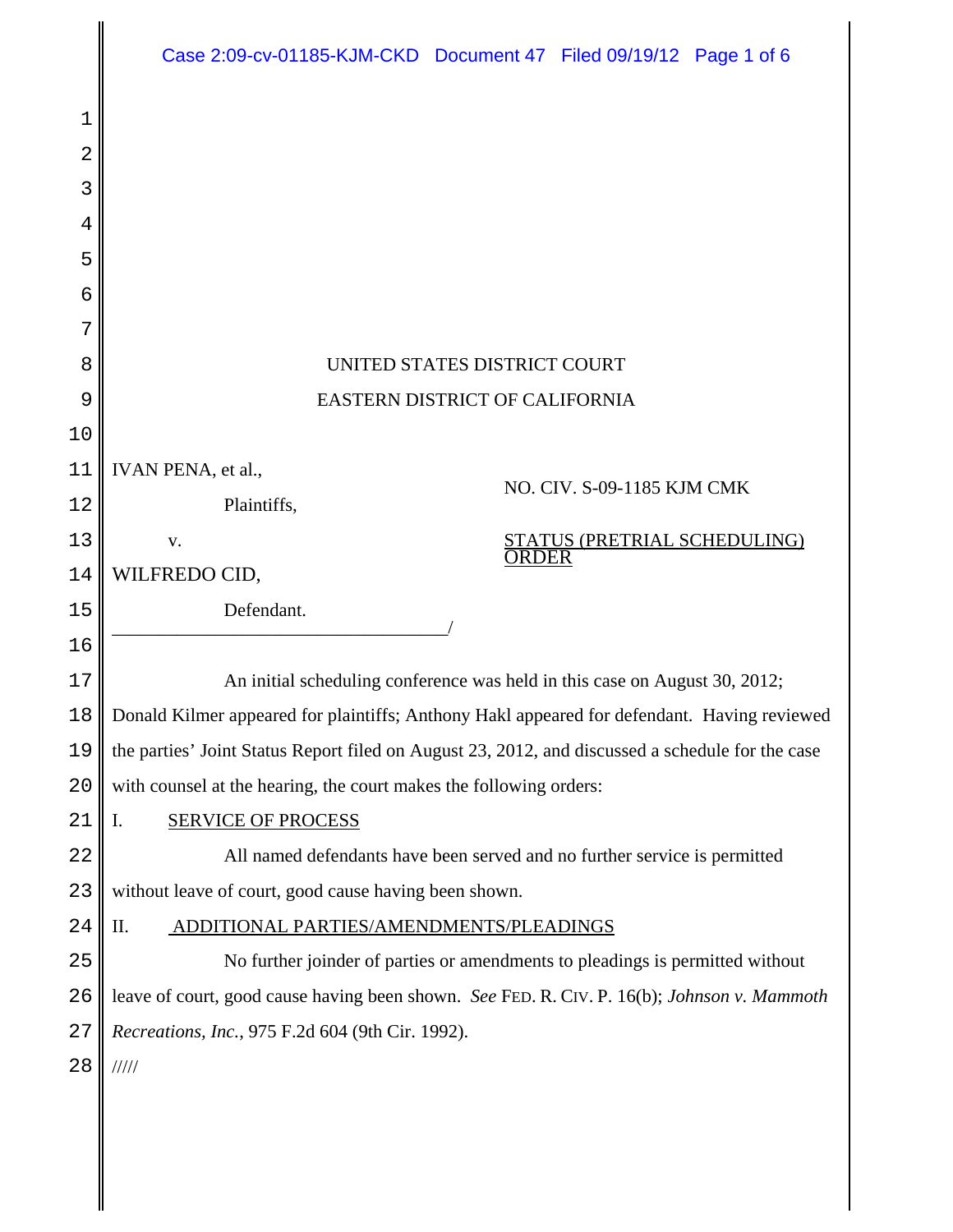#### III. JURISDICTION/VENUE

2 3 Jurisdiction is predicated upon 28 U.S.C. § 1331. Jurisdiction and venue are not disputed.

#### IV. DISCOVERY

5 6 7 8 9 10 11 12 13 Initial disclosures as required by Federal Rule of Civil Procedure 26(a) have been completed. Any supplemental disclosures shall be completed within fourteen days. In this context, "completed" means that all discovery shall have been conducted so that all depositions have been taken and any disputes relative to discovery shall have been resolved by appropriate order if necessary and, where discovery has been ordered, the order has been obeyed. All motions to compel discovery must be noticed on the magistrate judge's calendar in accordance with the local rules of this court. While the assigned magistrate judge reviews proposed discovery phase protective orders, requests to seal or redact are decided by Judge Mueller as discussed in more detail below.

14

1

4

#### V. DISCLOSURE OF EXPERT WITNESSES

15 16 17 18 19 20 21 22 23 24 All counsel are to designate in writing, file with the court, and serve upon all other parties the name, address, and area of expertise of each expert that they propose to tender at trial not later than **March 8, 2013**. The designation shall be accompanied by a written report prepared and signed by the witness. The report shall comply with Fed. R. Civ. P. 26(a)(2)(B). By **March 29, 2013**, any party who previously disclosed expert witnesses may submit a supplemental list of expert witnesses who will express an opinion on a subject covered by an expert designated by an adverse party, if the party supplementing an expert witness designation has not previously retained an expert to testify on that subject. The supplemental designation shall be accompanied by a written report, which shall also comply with the conditions stated above.

25 26 27 28 Failure of a party to comply with the disclosure schedule as set forth above in all likelihood will preclude that party from calling the expert witness at the time of trial. An expert witness not appearing on the designation will not be permitted to testify unless the party offering the witness demonstrates: (a) that the necessity for the witness could not have been reasonably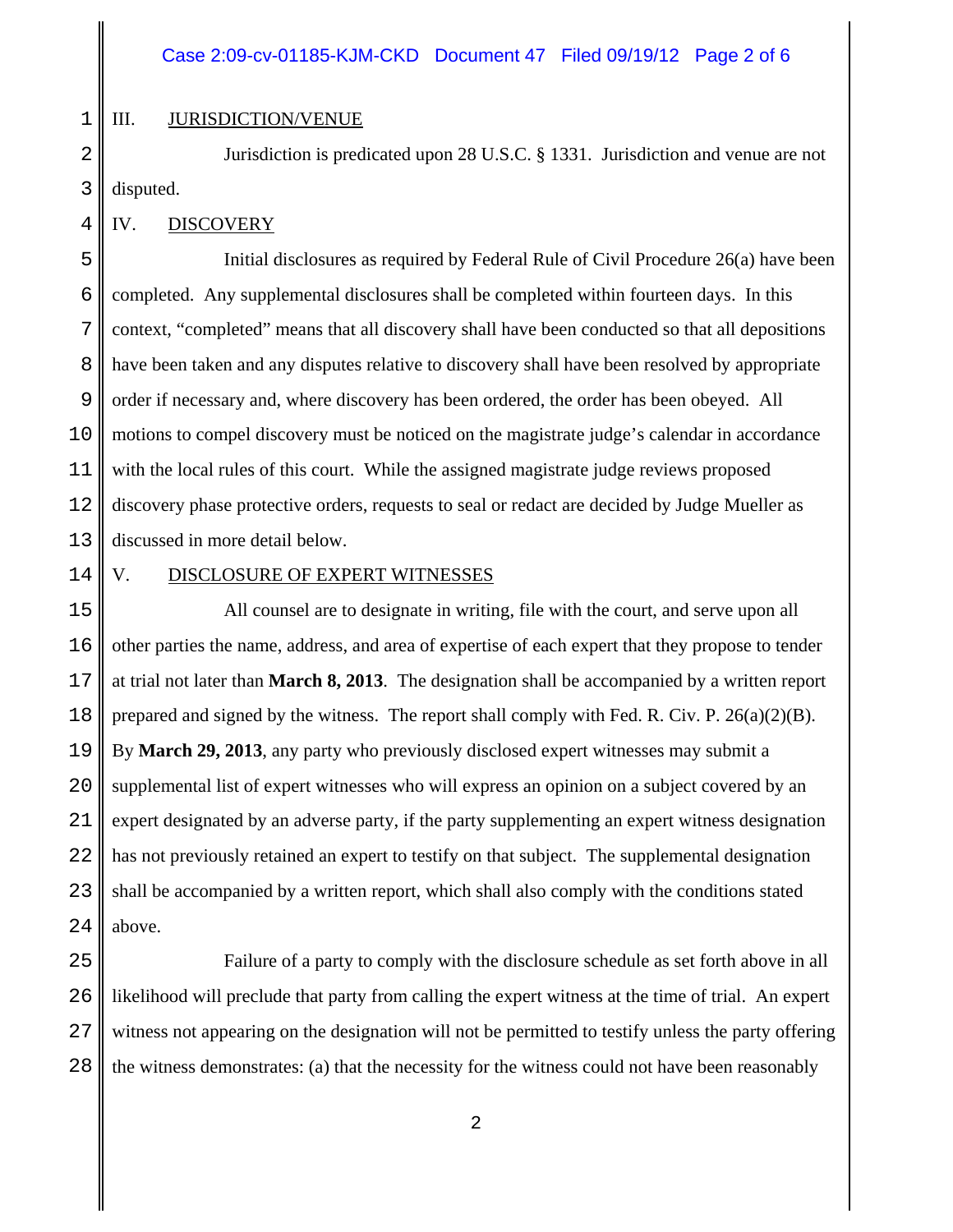#### Case 2:09-cv-01185-KJM-CKD Document 47 Filed 09/19/12 Page 3 of 6

1 2 3 anticipated at the time the list was proffered; (b) that the court and opposing counsel were promptly notified upon discovery of the witness; and (c) that the witness was promptly made available for deposition.

4 5 6 7 8 9 10 11 12 13 For purposes of this scheduling order, an "expert" is any person who may be used at trial to present evidence under Rules 702, 703 and 705 of the Federal Rules of Evidence, which include both "percipient experts" (persons who, because of their expertise, have rendered expert opinions in the normal course of their work duties or observations pertinent to the issues in the case) and "retained experts" (persons specifically designated by a party to be a testifying expert for the purposes of litigation). A party shall identify whether a disclosed expert is percipient, retained, or both. It will be assumed that a party designating a retained expert has acquired the express permission of the witness to be so listed. Parties designating percipient experts must state in the designation who is responsible for arranging the deposition of such persons.

14 15 16 17 18 19 All experts designated are to be fully prepared at the time of designation to render an informed opinion, and give the bases for their opinion, so that they will be able to give full and complete testimony at any deposition taken by the opposing party. Experts will not be permitted to testify at trial as to any information gathered or evaluated, or opinion formed, after deposition taken subsequent to designation. All expert discovery shall be completed by **May 3, 2013**.

20

#### VI. MOTION HEARING SCHEDULE

21 22 The parties anticipate that the case will be resolved on cross-motions for summary judgment.

23 24 25 26 All dispositive motions, except motions for continuances, temporary restraining orders or other emergency applications, shall be heard no later than **June 28, 2013**. The parties may obtain available hearing dates by calling Casey Schultz, the Courtroom Deputy, at (916) 930-4193.

27 /////

28 /////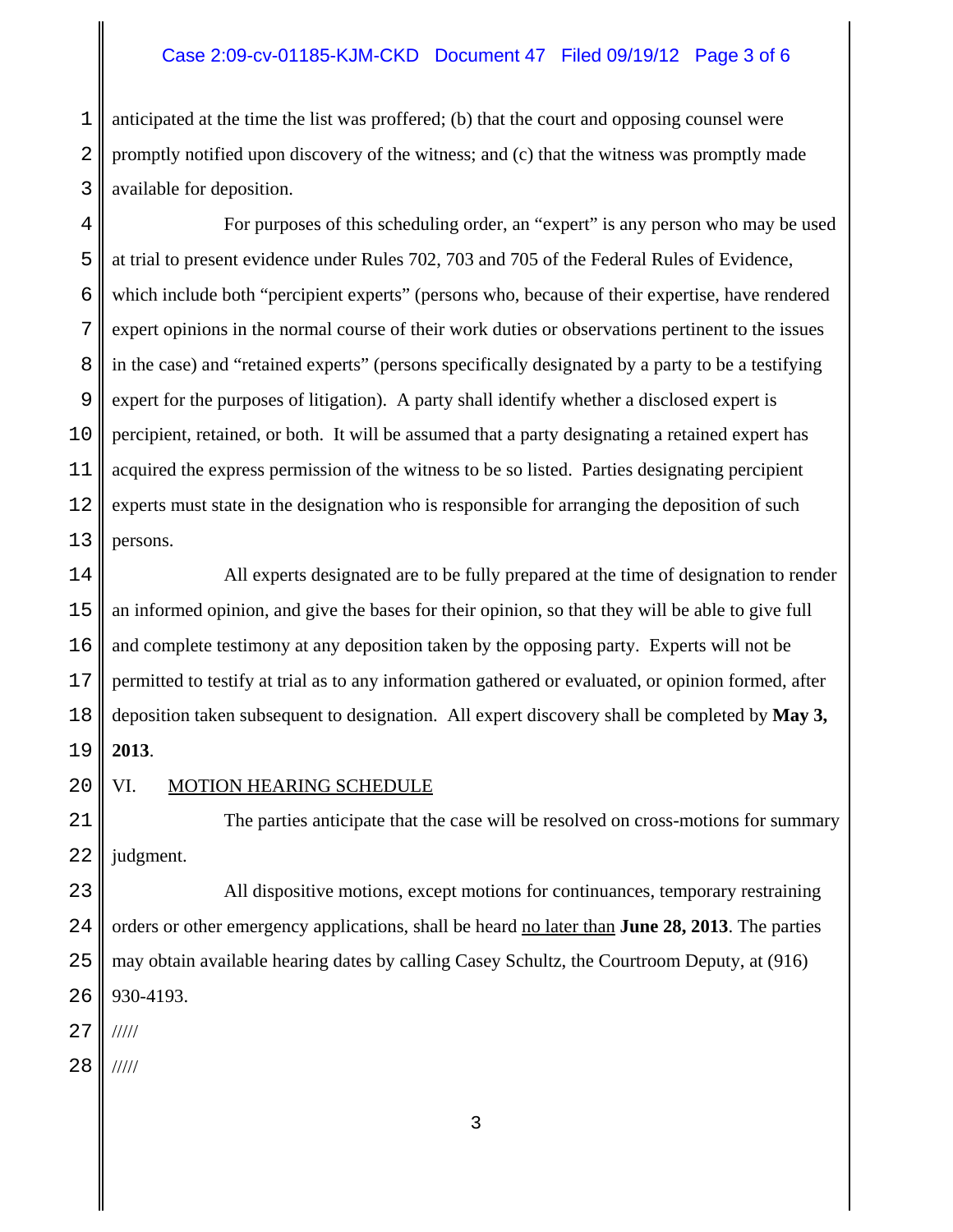#### Case 2:09-cv-01185-KJM-CKD Document 47 Filed 09/19/12 Page 4 of 6

1 All purely legal issues are to be resolved by timely pretrial motions. Local Rule 230 governs the calendaring and procedures of civil motions; the following provisions also apply:

- (a) The opposition and reply must be filed by 4:00 p.m. on the day due; and
- (b) When the last day for filing an opposition brief falls on a legal holiday, the opposition brief shall be filed on the last court day immediately preceding the legal holiday.

Failure to comply with Local Rule 230(c), as modified by this order, may be deemed consent to the motion and the court may dispose of the motion summarily. *Brydges v. Lewis*, 18 F.3d 651, 652-53 (9th Cir. 1994).

The court places a page limit of twenty (20) pages on all moving papers, twenty (20) pages on oppositions, and ten (10) pages for replies. All requests for page limit increases must be made through the courtroom deputy clerk at least fourteen (14) days prior to the filing of the motion.

Prior to filing a motion in a case in which the parties are represented by counsel, counsel shall engage in a pre-filing meet and confer to discuss thoroughly the substance of the contemplated motion and any potential resolution. Plaintiff's counsel should carefully evaluate the defendant's contentions as to deficiencies in the complaint and in many instances the party considering a motion should agree to any amendment that would cure a curable defect. Counsel should discuss the issues sufficiently so that if a motion of any kind is filed, including for summary judgment, the briefing is directed only to those substantive issues requiring resolution by the court. Counsel should resolve minor procedural or other non-substantive matters during the meet and confer. **A notice of motion shall contain a certification by counsel filing the motion that meet and confer efforts have been exhausted, with a brief summary of meet and confer efforts.**

The parties are reminded that a motion *in limine* is a pretrial procedural device designed to address the admissibility of evidence. The court looks with disfavor upon dispositional motions presented at the Final Pretrial Conference or at trial in the guise of motions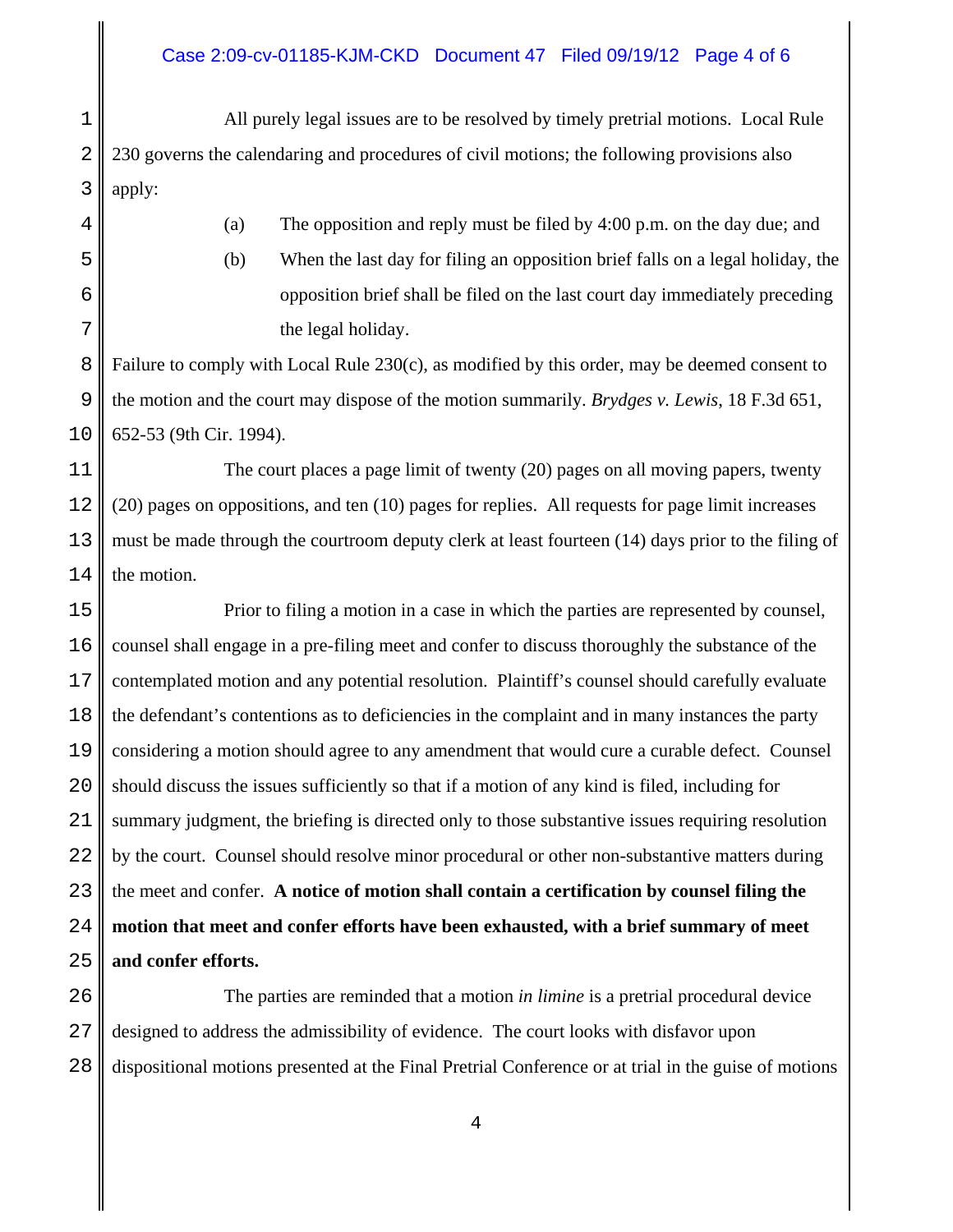1 2 *in limine*. Although all motions *in limine* must be filed in conjunction with the joint pretrial statement, the court will hear only those motions it has identified to counsel before the hearing date.

The parties are cautioned that failure to raise a dispositive legal issue that could have been tendered to the court by proper pretrial motion prior to the dispositive motion cut-off date may constitute waiver of such issue.

VII. SEALING

No document will be sealed, nor shall a redacted document be filed, without the prior approval of the court. If a document for which sealing or redaction is sought relates to the record on a motion to be decided by Judge Mueller, the request to seal or redact should be directed to her and not the assigned Magistrate Judge. All requests to seal or redact shall be governed by Local Rules 141 (sealing) and 140 (redaction); protective orders covering the discovery phase of litigation shall not govern the filing of sealed or redacted documents on the public docket. The court will only consider requests to seal or redact filed by the proponent of sealing or redaction. If a party plans to make a filing that includes material an opposing party has identified as confidential and potentially subject to sealing, the filing party shall provide the opposing party with sufficient notice in advance of filing to allow for the seeking of an order of sealing or redaction from the court.

#### VIII. SETTLEMENT CONFERENCE

No settlement conference is currently scheduled. A settlement conference may be set anytime at the parties' request. In the event that a settlement conference date or referral to the Voluntary Dispute Resolution Program (VDRP) is requested, the parties shall file said request jointly, in writing. The parties should advise the court whether they will stipulate to the trial judge acting as settlement judge and waive disqualification by virtue thereof.

Counsel are instructed to have a principal with full settlement authority present at any Settlement Conference or to be fully authorized to settle the matter on any terms. At least seven (7) calendar days before the Settlement Conference, counsel for each party shall submit to the chambers of the settlement judge a confidential Settlement Conference Statement. Such